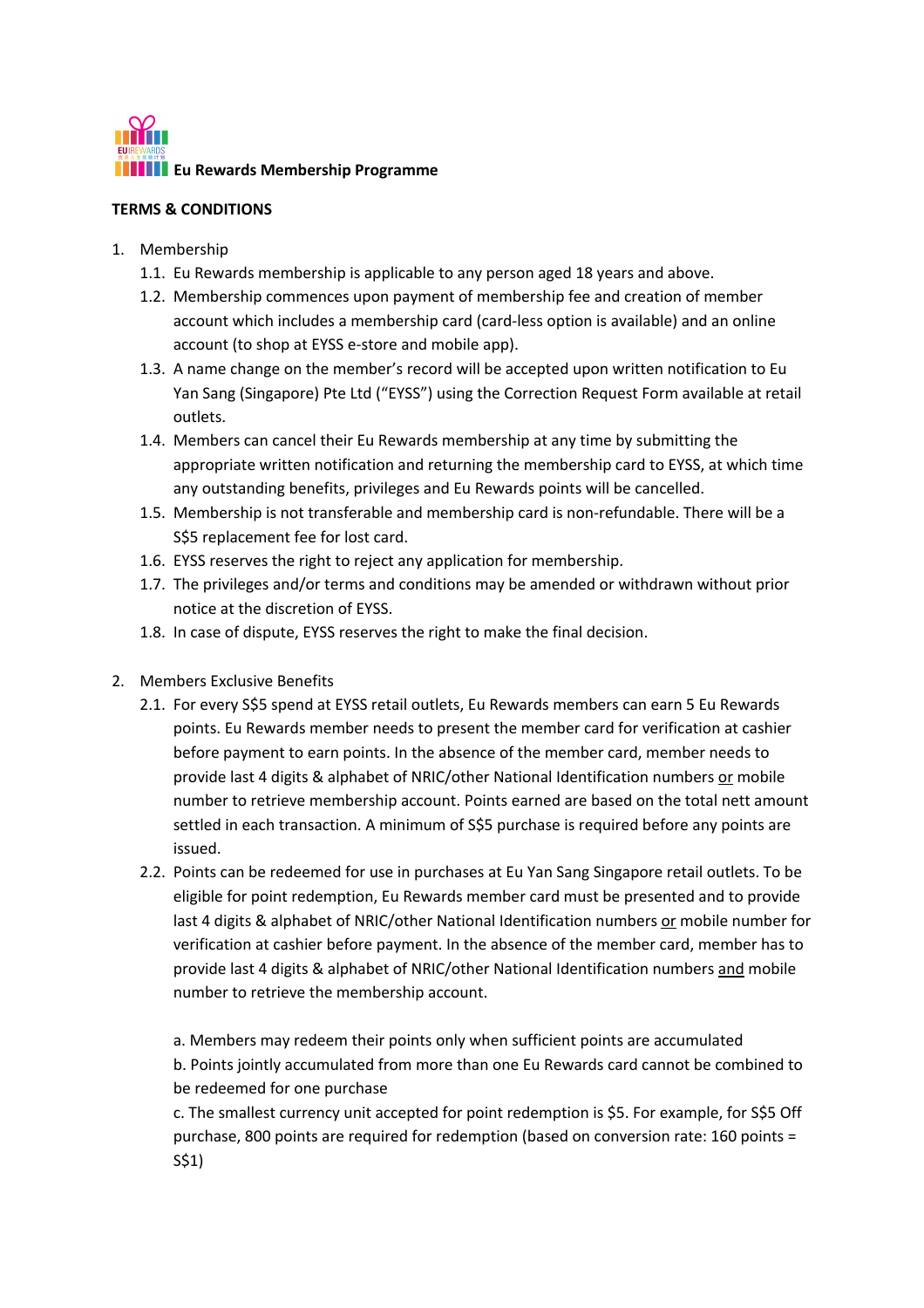- 3. Points Accumulation and Redemption
	- 3.1. Eu Rewards card needs to be activated before any points can be redeemed. Valid personal data must be submitted as required for Eu Rewards card activation.
	- 3.2. The Eu Rewards point accumulation and redemption are only valid for use at all Eu Yan Sang retail outlets within Singapore. For airport retail outlets and EYSS e-store, only point accumulation are allowed.
	- 3.3. Eu Rewards points are issued and expired annually within the 12-month cycle. For example, if points expiry is end March, points earned in March and unused will also expired in that month. Expired points will be forfeited and cannot be carried forward for redemption.
	- 3.4. In the event if Eu Rewards members make purchases without presenting Eu Rewards member card and in the absence of member card, last 4 digits & alphabet of NRIC and other National Identification numbers or mobile number to retrieve your member account, the purchases will be processed as non-member regular transactions, for which no points will be offered afterwards for accumulation or redemption.
	- 3.5. Eu Rewards points will not be issued on member transactions that happened in roadshows and with roadshow promotions.
- 4. Use of Personal Information

In order to maintain Eu Rewards membership, EYSS needs to collect, use and disclose the personal data of each member in order to fulfil the following purposes:

- 4.1. To provide membership status updates and other account-related information.
- 4.2. To facilitate membership-related transactions and services.
- 4.3. To market and communicate to you about Eu Rewards and EYSS promotions, contests, events and lucky draws, etc.
- 4.4. To provide you with the services requested and to maintain our relationship with you
- 4.5. To identify products and services in which you may be interested; and market offers to you (by mail, email, telephone, SMS, via internet or using other electronic means) in relation to such products and services.
- 4.6. To improve our products and services by bringing you wellness information, marketing materials, conducting research, analysis and development activities to enhance your membership experience with us.
- 4.7. Identity verification, due diligence checks so that you may continue to enjoy membership privileges. This includes storing, hosting and backing up of your personal data
- 4.8. At times, we may need to disclose your personal data to third parties (and for them to process your personal data) for the above purposes.
- 4.9. We respect your choice of receiving marketing materials from us ("Marketing Purposes") and will only communicate with you by way of voice call, text messages, postal mail and/or email as indicated by in this application form. We may also disclose your personal data to third parties for the Marketing Purposes.
- 4.10. By signing up for the membership programme, your consent will remain in place until you withdraw it or until 36 months after you cease being an Eu Rewards member. If you wish to opt-out of receiving marketing information from us, you may contact us to update your privacy preference at any time. We will also, from time to time, contact you to ensure that the information we hold about your marketing preference is up to date.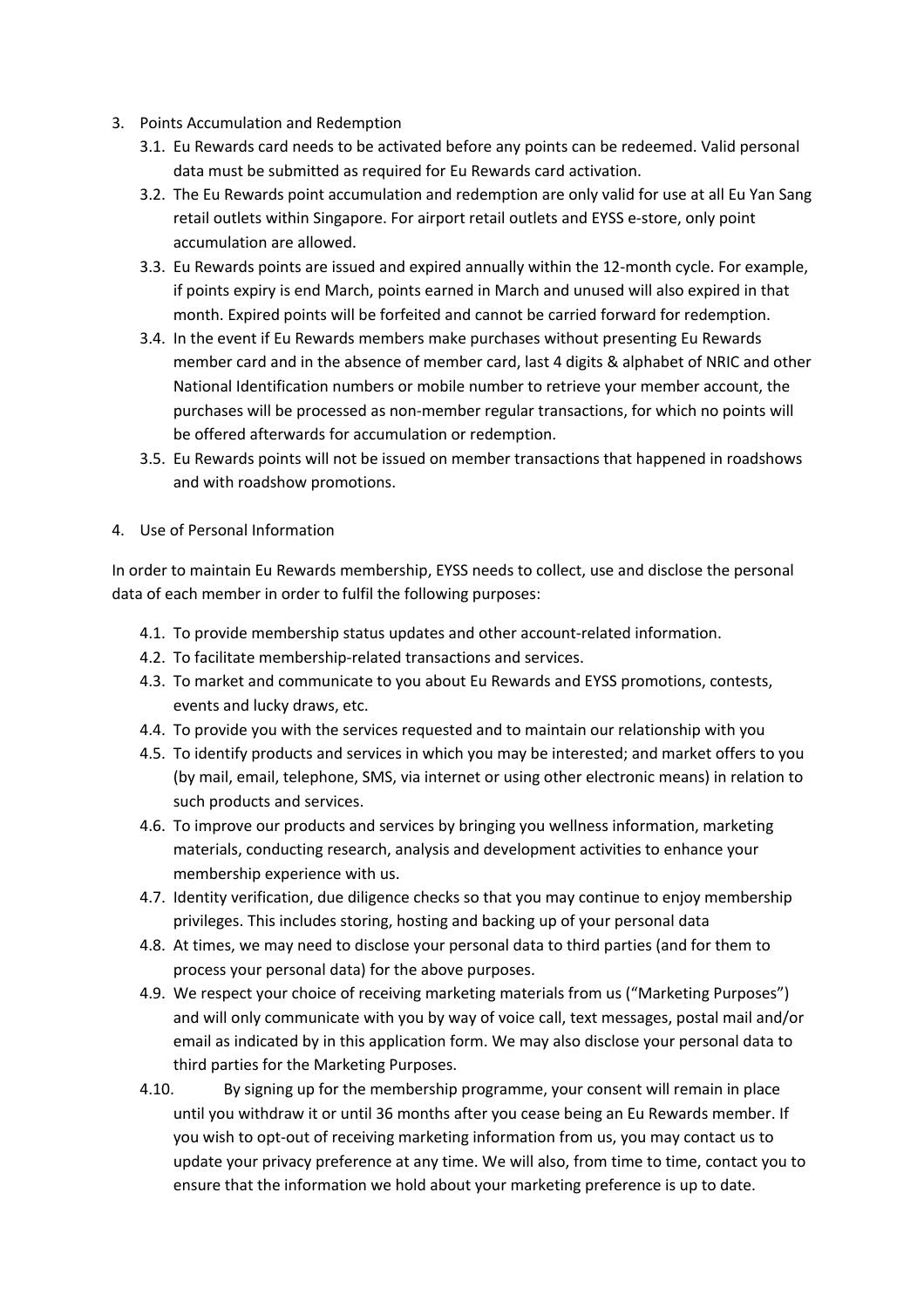- 4.11. For legal and/or audit purposes, we retain your personal data in accordance with legal, regulatory, business and operational obligations, and have in place robust security measures to safeguard your personal data. You have the right to make change to your preferred mode of communications for us to get in touch with you at any time.
- 4.12. EYSS Management reserves the right to decide on membership auto-renewal at its sole discretion.
- 4.13. EYSS Management reserves all rights to amend this membership T&Cs and update its website accordingly.

## 5. Data Protection Assurance and Regulatory Compliance

We take member's personal data protection seriously and are in compliance with Singapore's Personal Data Protection Act 2012. With the Act further restricting the use of NRIC and other National Identification numbers on 1 September 2019 onwards, to comply, we would only collect, use and disclose 4 digits & alphabet of NRIC and other National Identification numbers.

To find out more about our Eu Rewards membership, feel free to call 1800 888 1879 or email us at eurewards.sg@euyansang.com.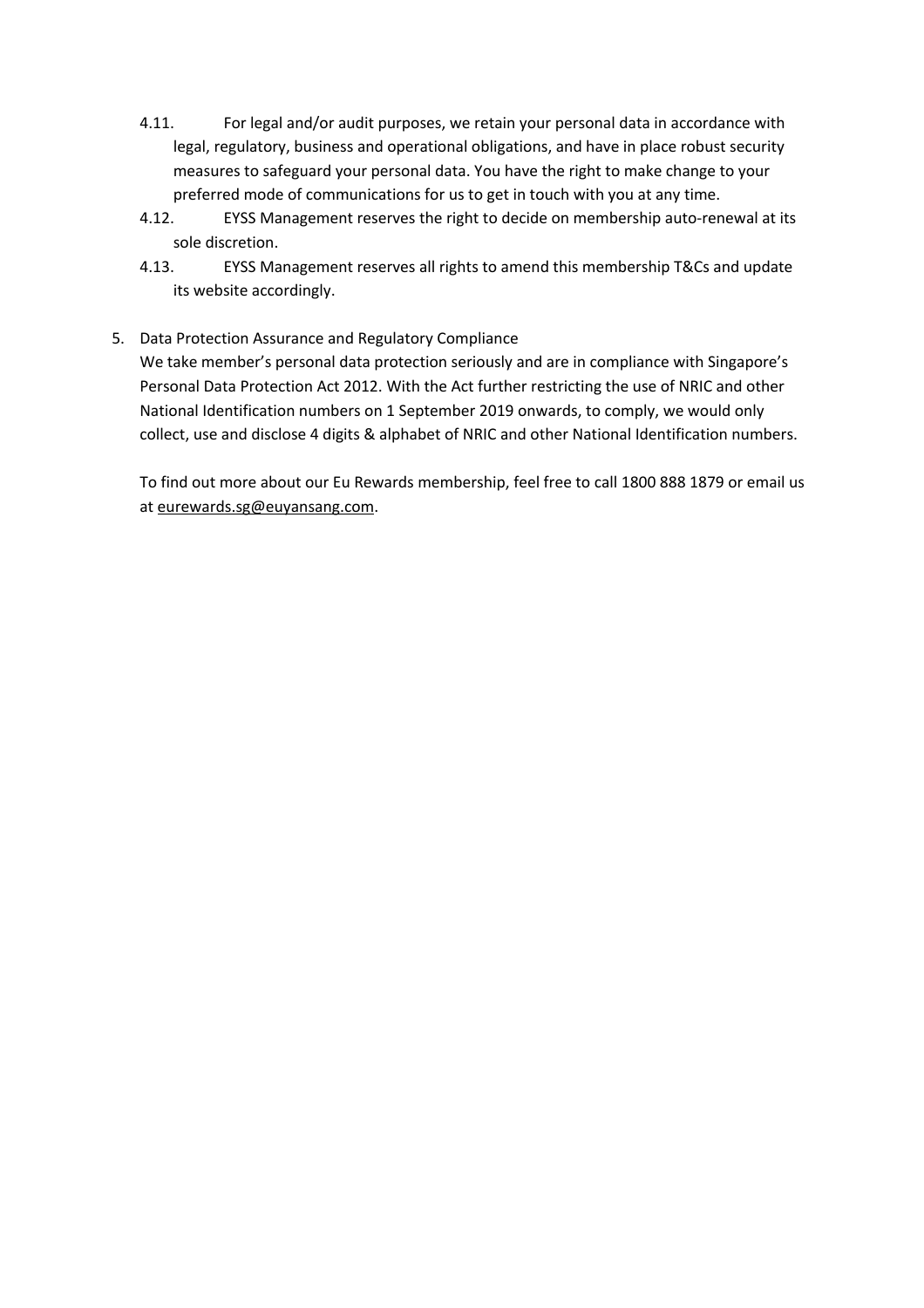## 条款和条件

1. 会籍

1.1 所有 18 岁及以上者都可申请成为优质人生奖励计划会员。

1.2 会员资格在支付会员费和创建会员账户后开始,其中包括一张会员卡(提供无卡选 项)和一个在线账户(在余仁生新加坡电子商店和移动应用程序购物)。

1.3 会员若要更换档案姓名,须填写资料更新表格给予余仁生(新加坡)私人有限公司 ("余仁 生") 书面通知。有关表格可向任何余仁生分行索取。

1.4 会员可随时通过适当的书面通知,取消其优质人生奖励计划的会籍并归还会员卡。一 旦会籍被取消,所剩余的优惠和励将一并作废。

1.5 会员资格不可转让,会员卡不可退款。手失卡将收取 5 新元的更换费。

1.6 余仁生新加坡保留拒绝任何会员申请的权利。

1.7 余仁生新加坡有权更改会员条规, 恕不事先通知。

1.8 若有任何争议,余仁生有权做最终决定。

2. 会员专享福利

2.1。对于余仁生新加坡零售店每消费 5 新元,奖励计划会员可获得 5 奖励积分。奖励计划 会员必须在付款前 在收银台出示会员卡。在没有会员卡的情况下,会员必须提供身份证号 码最后 4 位数字和字母或手机号码,以便 我们检索您的会员帐户。 获得的积分基于每交 易中结算的净金额总额。在发布任何积分之前,至少需要购买 5 新元。

2.2 积分只可以兑换用于余仁生 (新加坡)零售店购买的折扣。 要获得积分兑换资格,奖励 计划会员必须在付款前在收银台出示会员卡和提供身份证/其他国家身份号码或手机号码。 在没有会员卡的情况下,会员必须提供身份证的最后 4 位数字和字母/手机号码,以便我们 检索您和其他 国家身份证的会员帐户。

a. 会员只有在累积足够积分时才能兑换积分

b. 一张以上的 Eu Rewards 卡共同累积的积分不能合并兑换一次购买

c. 积分兑换接受的最小货币单位为5 新元。例如, 购买5 新元的折扣, 需要 800 积分才能 兑换(基于转换率:160 积分 = 1 新元)

3.积分累积和积分兑换

3.1 在兑换任何积分之前,需要激活会员卡。会员卡要有效, 必须要有个人数据和质料,才 能累计及兑换积分。

3.2 积分和兑换仅适用于新加坡所有余仁生零售店。除了机场零售店和余仁生新加坡电子 商店,只能累计积分。

3.3 自注册之日起,积分将在 12 个月内发布并会在 12 个月过期。过期积分将被没收,不 能继续兑换。